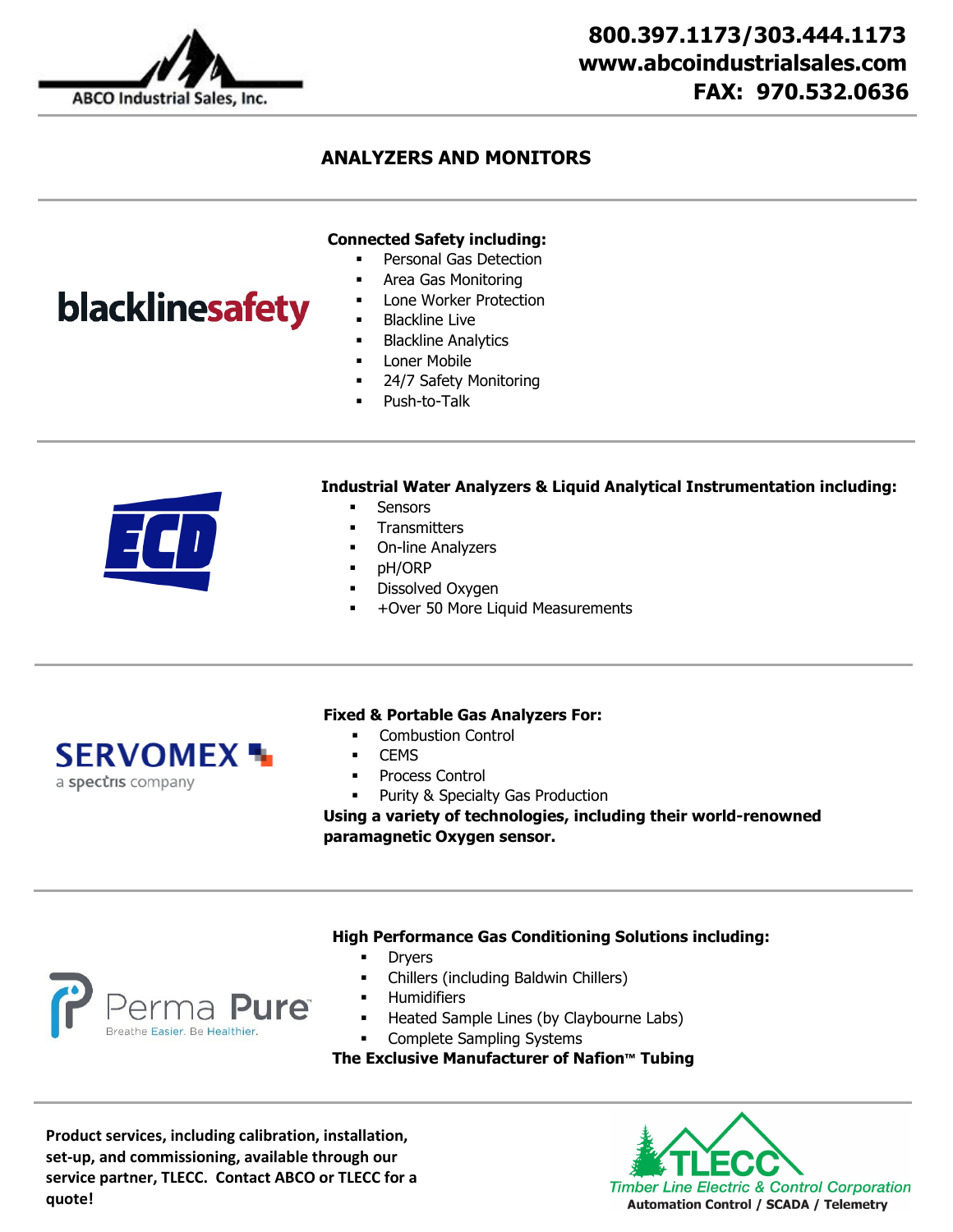

# **800.397.1173/303.444.1173 www.abcoindustrialsales.com FAX: 970.532.0636**

## **POWER QUALITY**



- **Uninterruptible Power Supplies (UPS)**
- **Inverters**
- **Battery Chargers**
- **Remote Manual Bypass Switches (RMBS)**
- Fusible Panel Boards



- **Industrial Grade Lightning Protection**
- Grounding (including Retractable Grounding Assemblies for Tanks)
- Transient Voltage Surge Suppression (TVSS)

#### **HEATERS**

**AVAILABLE THROUGH RESALE**

- **Industrial Unit Heaters**
- **Explosion-Proof Unit Heaters**
- **Steam/Hydronic Heaters**
- **Engine Heaters**
- **Oil Heaters**
- **Immersion Heaters**
- **Circulation Heaters**
- **Inline Heaters**
- **Flanged Heaters**
- **Screw Plug Heaters**
- **Pipe Heaters**
- **Over-The-Side Heaters**
- **Boiler Heaters**
- **Tubular Heaters**
- **Finned Tubular Heaters**
- **Strip Heaters**
- **And More!**

**Product services, including calibration, installation, set-up, and commissioning, available through our service partner, TLECC. Contact ABCO or TLECC for a quote!**

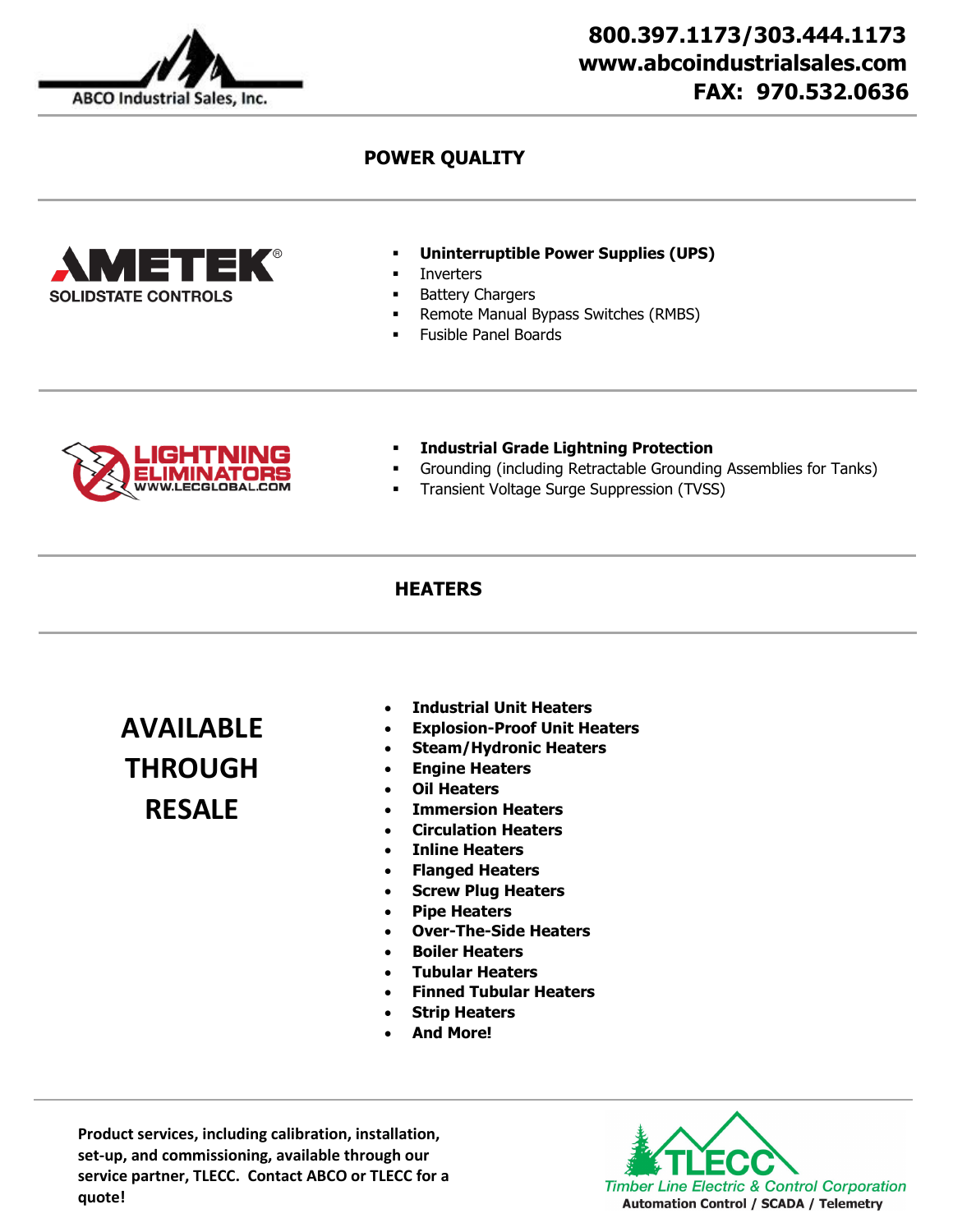

# **800.397.1173/303.444.1173 www.abcoindustrialsales.com FAX: 970.532.0636**

## **MEASUREMENT & CALIBRATION**

#### **Industrial Temperature Measurement including:**

- RTDs
- **Thermocouples**
- **Transmitters**
- **Thermowells**



ULTRA





#### **Pressure Gauges**

- Temperature products, including Bimetallic & Digital Thermometers
- **-** Diaphragm Seals
- **Transducers & Transmitters**
- **Level Instruments**
- **Marine/Naval Transducers**
- **Ultra-High Purity Products**
- **•** Pneumatic Pressure Controllers

### **Measurement & Calibration Solutions**

- HART Communicators
- Averaging Pitot Tubes
- Pipeline Integrity Tester
- Calibrators & Digital Manometers
- Laminar Flow Meters
- Orifice Plates & Flanges
- Hand Pumps
- And More!

**AVAILABLE THROUGH RESALE**

meriam

process technologies

#### **All Things Vibration**

- Transmitters
- **Sensors**
- **Switches**
- **Monitors**
- Condition Monitoring

**Product services, including calibration, installation, set-up, and commissioning, available through our service partner, TLECC. Contact ABCO or TLECC for a quote!**